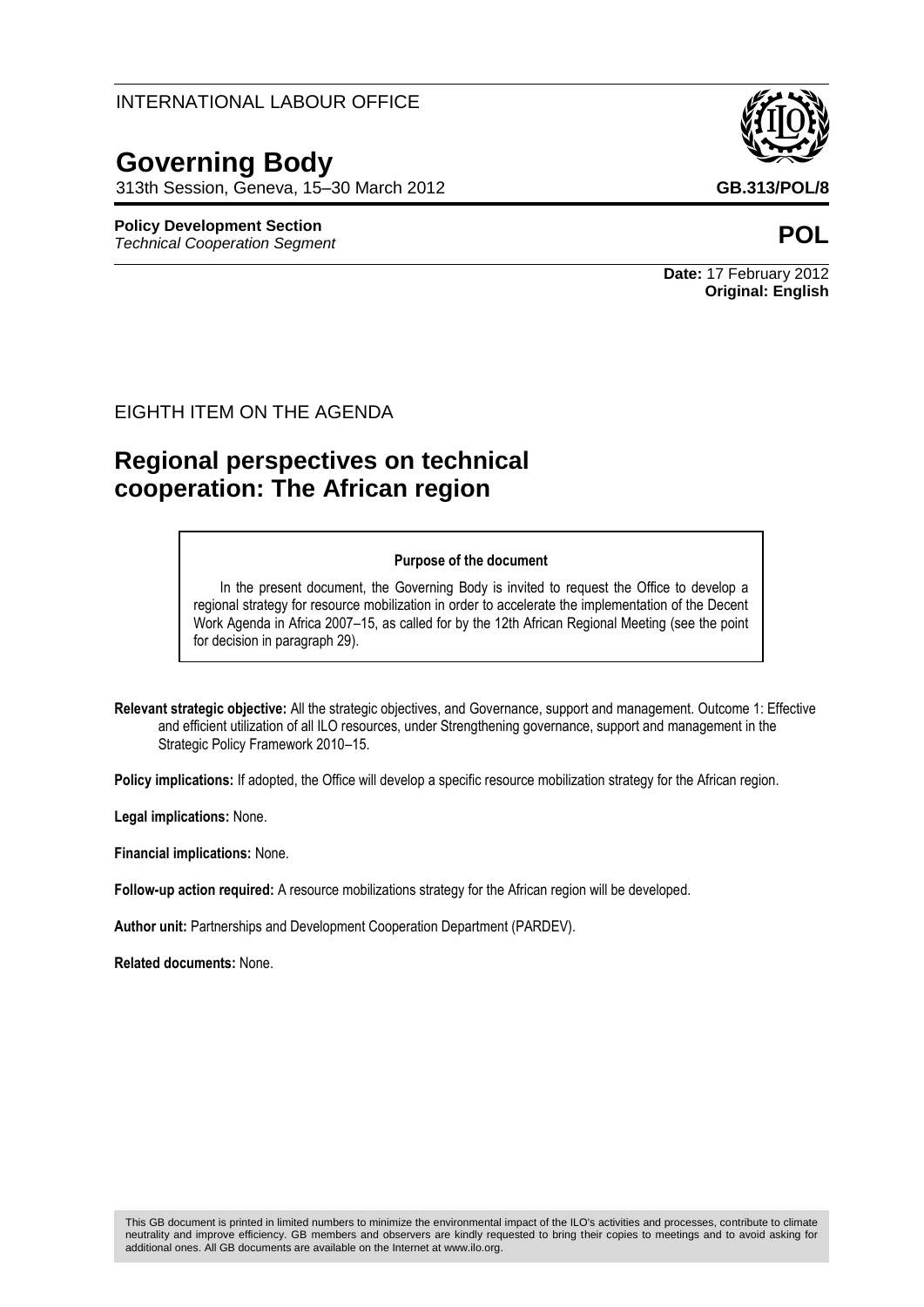#### **Executive summary**

This document is the first in a series of reviews on technical cooperation in the regions. It examines ILO technical cooperation in Africa in the past decade, focusing in particular on expenditure and financial delivery rates, results achieved, key donors for the region and the increasing role of local resource mobilization. In the light of the conclusions of the 12th African Regional Meeting, it proposes strategic measures to accelerate the implementation of the Decent Work Agenda in Africa  $2007-15$ .

#### **I. Introduction**

- **1.** Technical cooperation programmes and projects implemented with extra-budgetary resources are one of the main means of action to support constituents in promoting decent work in the African region and to give effect to the Decent Work Agenda in Africa 2007–15. Technical cooperation is also a central means of translating global decisions such as the Global Jobs Pact and the ILO Declaration on Social Justice for a Fair Globalization into a national reality and of achieving the results articulated in Decent Work Country Programmes (DWCPs).
- **2.** Since 2002, a total of 560 technical cooperation programmes and projects have been approved for the African region, with a total budget of US\$545.2 million. Practically all countries in the region have benefited from such interventions. As of December 2011, there were 205 active technical cooperation projects being managed by the ILO in the African region. Programmes and projects have been designed and implemented with constituents under the four strategic objectives of the ILO's programme and budget and on cross-cutting themes.

### **II. Results achieved: Some examples**

- **3.** The range of technical cooperation projects that have been implemented in Africa is wide, as testified in the 2011 ILO publication *Success Africa III – Realizing a new era of social justice through decent work: Success stories from Africa*. This publication presents a crosssection of the ILO's work to support constituents in Africa in realizing the Decent Work Agenda through technical cooperation.
- **4.** The ILO has helped its constituents in Africa mainstream decent employment into national policies and promote a participatory and productive use of local resources for entrepreneurship and skills development, particularly for Africa's young people. The paragraphs below highlight some projects and programmes which have particularly demonstrated good practice, innovation, sustainability or impact. There have been success stories and good practices under all the strategic objectives. Technical cooperation interventions have also cut across strategic objectives, demonstrating the inseparable, integrated and mutually supportive nature of projects and programmes.

<sup>1</sup> ILO: *Conclusions of the 11th African Regional Meeting: The Decent Work Agenda in Africa 2007–15*, 11th African Regional Meeting, Addis Ababa, 24–27 April 2007.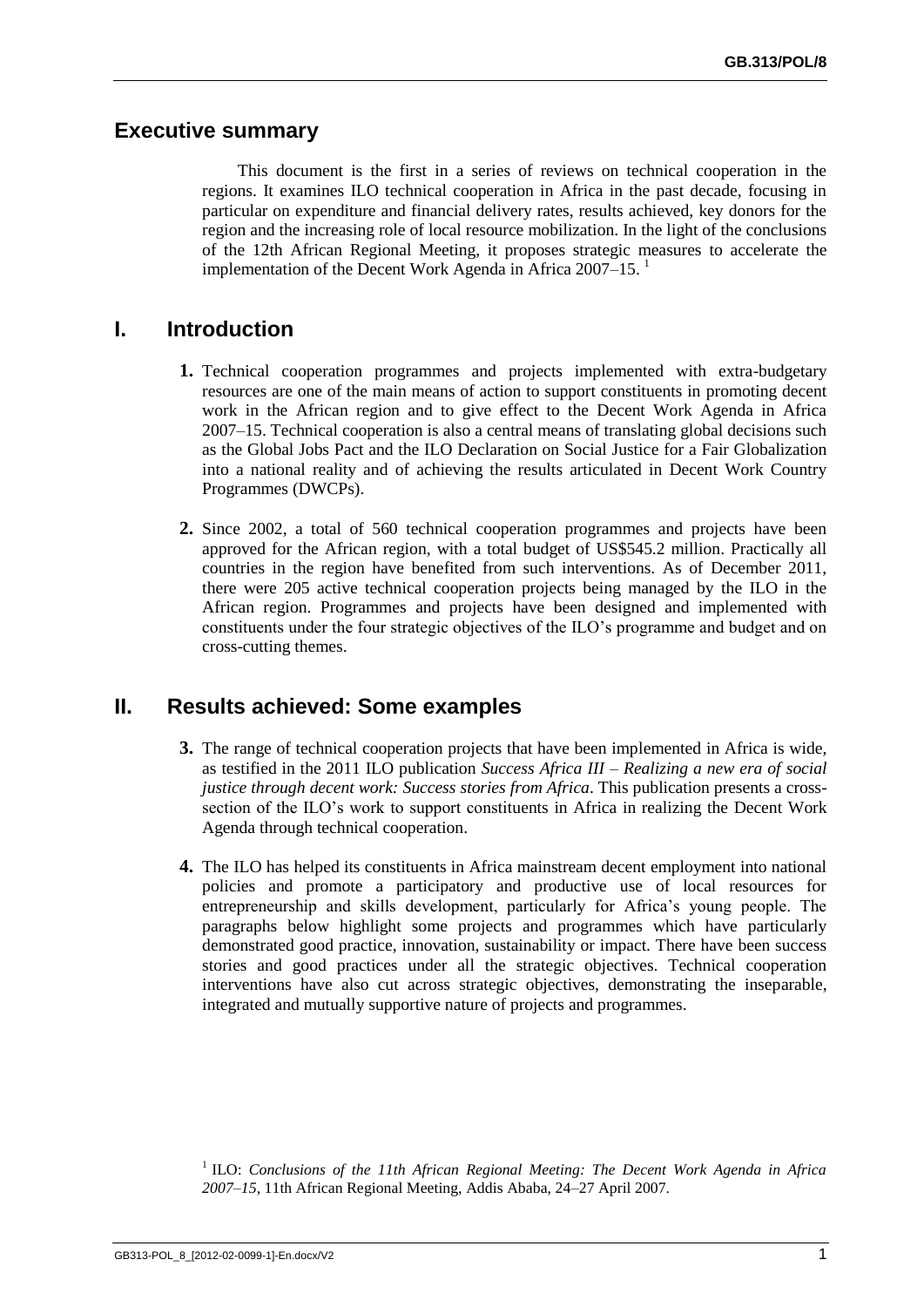- **5.** An example of this is the joint United Nations (UN) Programme on Wealth Creation, Employment and Economic Empowerment in the United Republic of Tanzania which, under the ILO's leadership, has helped strengthen the national policy framework for job creation by supporting the mainstreaming of decent work in policies using the Toolkit for Mainstreaming Employment and Decent Work developed by the UN System Chief Executives Board for Coordination, putting in place a labour market information framework and improving the capacities of central and local government authorities to use and manage labour-based technologies. The programme has also improved the social wellbeing of target communities, in particular by focusing on income-generating activities, food security and nutrition. As far as labour standards are concerned, the programme has supported the drafting of regulations on apprenticeship and child labour, which became significant in view of the implementation of the Law of the Child Act, 2009. This facilitated dialogue between government, employers and workers on the role of effective regulation in eliminating child labour and improving working conditions in general.
- **6.** A further example is the Better Work Lesotho project, which seeks to enhance decent employment opportunities in the textile and garment sector, particularly for young women, by using an integrated approach. The project aims to increase compliance with international labour standards by: promoting respect for national labour law; extending social protection to factory workers through improved occupational safety and health procedures on the shop floor; combating the impact of HIV/AIDS at the workplace; promoting sustainable enterprises by linking textile and garment factories with international buyers; and reinforcing social dialogue and collective bargaining at the enterprise level.
- **7.** The Employment-Intensive Investment Programme (EIIP), covering more than 20 countries in the region, has not only created significant employment opportunities through infrastructure development but has also led to the adoption of innovative approaches in countries such as Cameroon, Madagascar and South Africa, where programmes have been expanded and scaled up and have received substantial national resource allocations, including for ILO technical advisory services. For instance, in South Africa alone, some  $200,000$  jobs  $2$  were created in 2011, of which 50 per cent were for young people and 60 per cent were for women. Furthermore, a tripartite code of good practice for employment and conditions of work for Special Public Works Programmes has been established. Employment-intensive approaches to infrastructure investments are central to the national "New Growth Path". The President of South Africa has established two commissions, one on infrastructure and one on job creation, to scale up the application of the approaches in national programmes.
- **8.** Other innovative approaches include the Cooperative Facility for Africa (CoopAfrica), which has improved the living and working conditions of close to 300,000 people through the formation of cooperatives in ten countries, and the Youth Entrepreneurship Facility (YEF), which is a new subregional initiative for East Africa through which youth-led organizations can propose and obtain grants for innovative project ideas on how to create entrepreneurship and business opportunities. The YEF has developed a rigorous resultsmeasurement framework to capture the impact of interventions in terms of job creation, income generation and poverty reduction. Integrated interventions to create employment and enhance access to livelihoods have contributed to greater resilience and stability in the wake of crises, particularly in Liberia, Sierra Leone and Somalia. Gender equality has been targeted through technical cooperation projects such as the Women's Entrepreneurship Development and Gender Equality Project, which provides business development support

 $2$  Employment results are presented in what are commonly referred to as full-time equivalent jobs. These are essentially the workdays reported divided by 230, to calculate equivalent work years.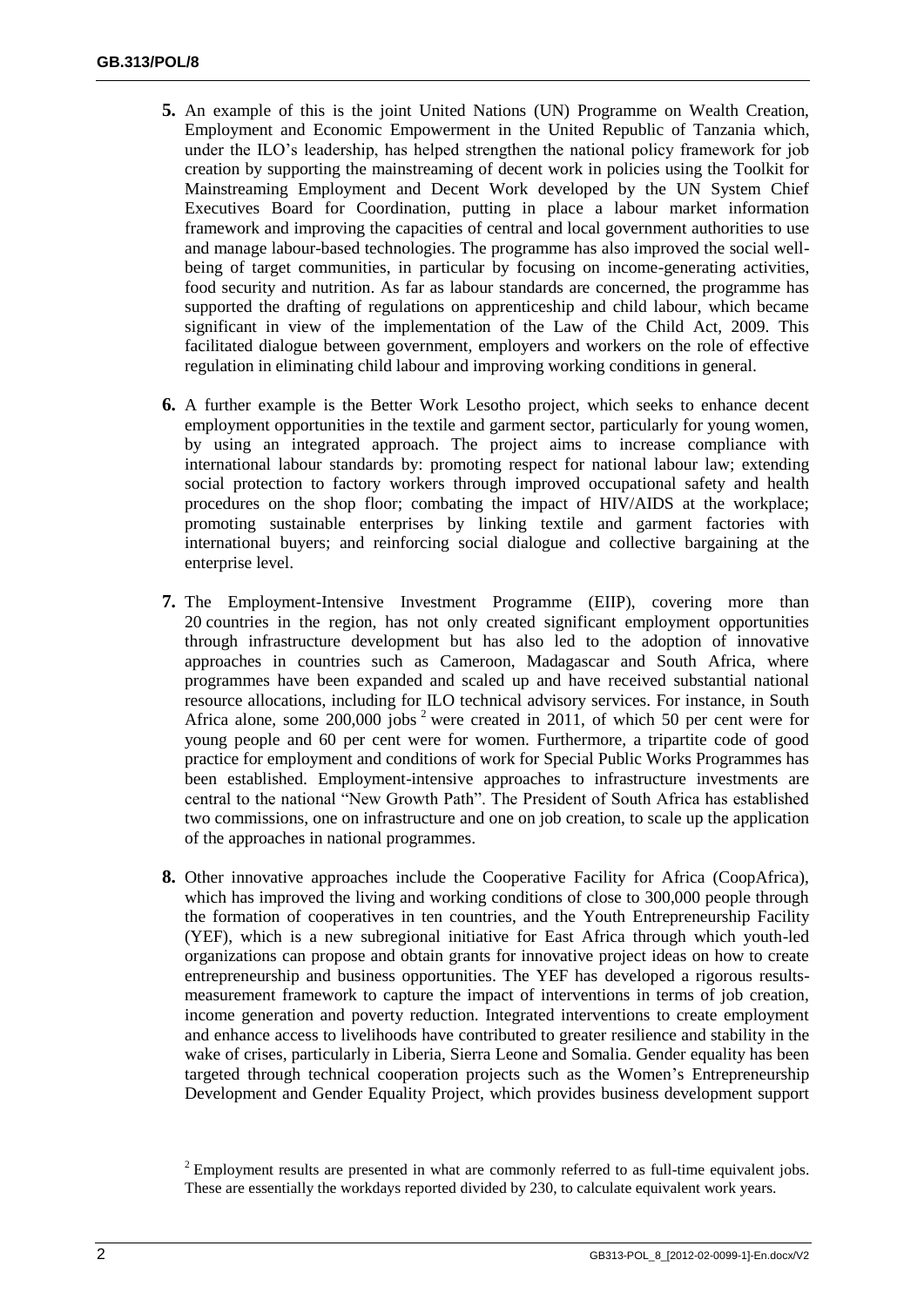to women entrepreneurs, including those with disabilities, in eastern and southern Africa and helps governments and service providers to mainstream gender equality in their organizations. More than 35,000 people across Africa have directly benefited from increased access to appropriate financial and non-financial business support services, from having a greater voice and enhanced representation in associations and policy-making, and from improved market access and business productivity as a result of participating in ILO interventions to develop women's entrepreneurship.

- **9.** Technical cooperation has enabled the ILO's International Programme on the Elimination of Child Labour (IPEC) to gain prominence in fighting child labour in 43 African countries, of which 29 have developed national child action plans against child labour. Across the region, IPEC has supported national assessments of child labour and the development of laws, policies, measures and services to address child labour directly and indirectly, including in specific sectors such as agriculture, mining, fishing and domestic work. Support through technical cooperation has also ensured the extension of social security, including the establishment of social protection floors, for instance: in Cape Verde, where a large-scale, non-contributory pension scheme for old-age people has been put in place; in Mozambique, where ILO support has led to the adoption of a national strategy for basic social security and subsequent legislation; and in the United Republic of Tanzania and Zambia, where the ILO introduced the tools and enhanced national capacity for monitoring and planning national social security systems. The technical cooperation programme on strategies and tools against social exclusion and poverty, among other programmes, has supported the extension of social security coverage in several other countries. Across the region, the ILO has supported the response to the HIV and AIDS epidemic in the workplace, including the development of a national framework in Zimbabwe to guide the development and implementation of HIV and AIDS policy in the private sector.
- **10.** The Programme to Promote Social Dialogue in French-speaking Africa (PRODIAF) was implemented in 16 countries and succeeded in promoting use of social dialogue knowledge and skills to prevent and manage conflicts at the workplace and to assist in the development and implementation of social dialogue institutions. The Programme to Support the Implementation of the ILO Declaration on Fundamental Principles and Rights at Work (PAMODEC), as well as IPEC projects covering West Africa, have directly contributed to the ratification of ILO core labour standards. Examples include the ratification of the Minimum Age Convention, 1973 (No. 138), and the Worst Forms of Child Labour Convention, 1999 (No. 182), in Cape Verde, Côte d'Ivoire, Ghana, Guinea, Guinea-Bissau and Sierra Leone; the ratification of the Right to Organise and Collective Bargaining Convention, 1949 (No. 98), the Equal Remuneration Convention, 1951 (No. 100) and Conventions Nos 138 and 182 in Mauritania; and the ratification of the Discrimination (Employment and Occupation) Convention, 1958 (No. 111) and Convention No. 138 in Nigeria. With support from PAMODEC, the judiciary and labour inspectorates in target countries are increasingly building their arguments and base their decisions on the texts of such ratified ILO Conventions. For example, judges in Benin, Burkina Faso, Cameroon and Madagascar have handed down decisions based on international labour standards.
- **11.** Likewise, the Strengthening Labour Relations in East Africa (SLAREA) project made important contributions to the political processes for the ratification of core ILO Conventions and the revision of labour laws in Kenya, the United Republic of Tanzania and Uganda. In addition, similar projects in southern Africa have promoted collective bargaining and alternative dispute resolution mechanisms and have facilitated the review of labour laws in Malawi and Zambia.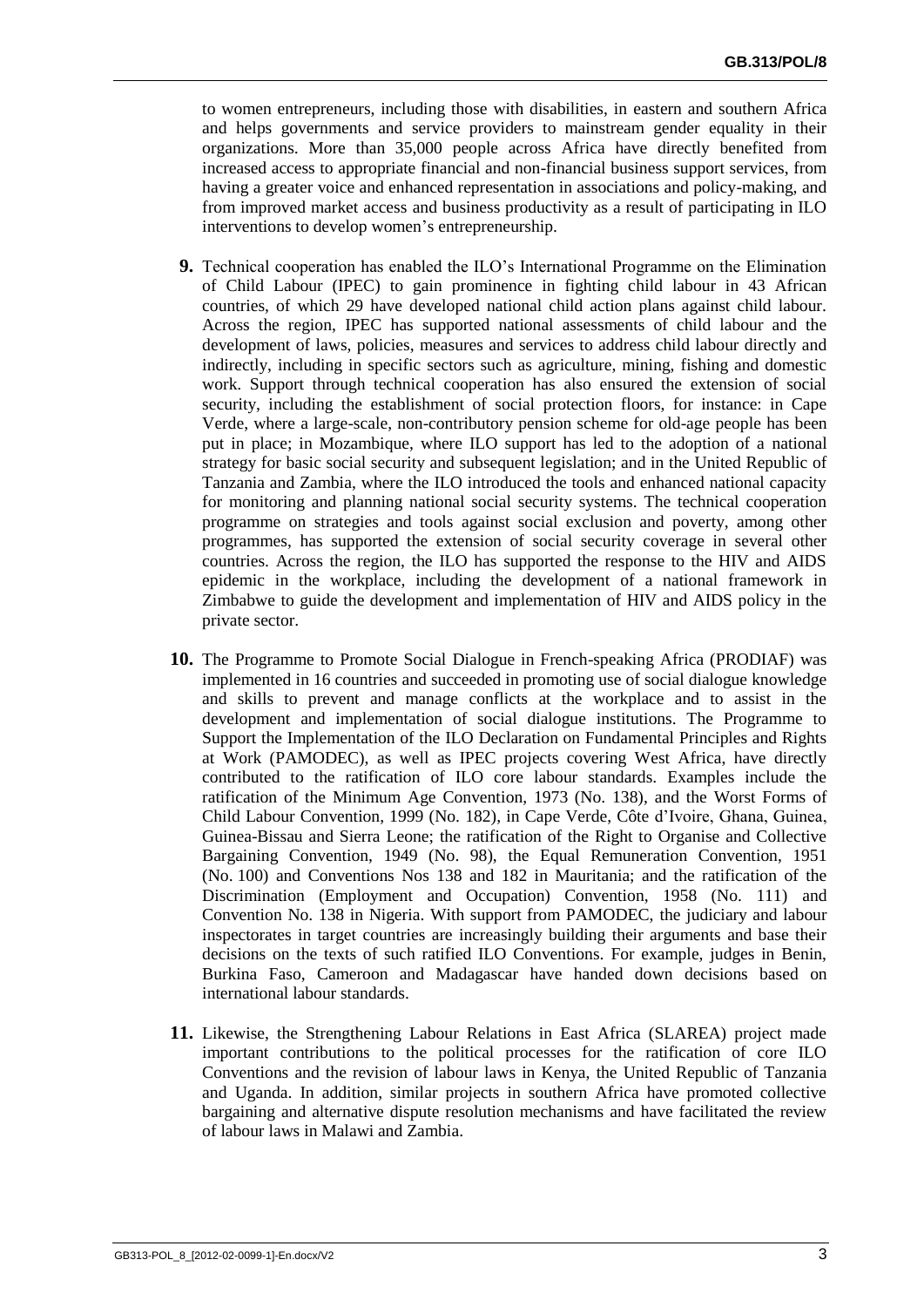## **III. Approvals and delivery rates 2002–11**

**12.** Table 1 sets out aggregate approval figures and delivery rates for extra-budgetary technical cooperation (XBTC) programmes and projects implemented in the African region from 2002 to 2011. As can be noted, delivery rates for technical cooperation improved significantly from 2008, to over 77 per cent in 2010. Delivery rates thus exceeded the milestone of 75 per cent adopted by the Governing Body in November 2009. This was achieved through enhanced efforts by field offices in the region, under the coordination of the Regional Office for Africa, to strengthen attention to delivery, including by reinforcing the capacity of field offices with regard to monitoring and evaluation. Senior officers with responsibility for delivery, monitoring and evaluation were recruited to the Regional Office, and monitoring and evaluation officers and focal points were appointed in field offices. Increasingly, the design of new projects and programmes, including their intervention modalities, is informed by the findings from evaluations. One such example is the recently signed programme agreement between Irish Aid and the ILO.

| Table 1. | XBTC approvals and delivery rates, 2002-11             |
|----------|--------------------------------------------------------|
|          | (in HCC thousandor does not include Dequier Dudget Cup |

(in US\$ thousands; does not include Regular Budget Supplementary Account)

| Africa             | 2002    | 2003   | 2004   | 2005   | 2006   | 2007   | 2008    | 2009   | 2010   | $2011*$ |
|--------------------|---------|--------|--------|--------|--------|--------|---------|--------|--------|---------|
| Approvals          | 31 2 25 | 33 586 | 42 103 | 44 714 | 59 810 | 32 047 | 101 595 | 88 842 | 60 831 | 50 450  |
| Delivery rates (%) | 56.8    | 64.4   | 59.9   | 69.5   | 55.4   | 57.2   | 66.8    | 67.6   | 77.0   | 73.0    |
| *Preliminary data. |         |        |        |        |        |        |         |        |        |         |

- **13.** The preliminary data for 2011 show a slight decline in XBTC approvals and delivery rates. The decline in approvals is reflective of a global trend towards a general tightening of donor aid budgets, but more significantly for the ILO, of increased prioritization by donors of contributions to the Regular Budget Supplementary Account. The decline in delivery must be attributed to events temporarily affecting the operational capacity of some field offices, including recent events in North Africa. Measures are being put in place for 2012 to address the decline in both XBTC approvals and delivery rates. These measures include strengthening the capacity of staff members and constituents with regard to local resource mobilization and strengthening the programmatic, administrative and financial capacity of field offices to deliver effectively on current and new projects and programmes.
- **14.** Funding for employment-related projects and programmes has been increasing steadily since 2002. Funding for standards-related work followed the same pattern until 2008. It decreased in 2009, but has been increasing since then. A similar curve has occurred for work related to social protection. Table 2 shows the levels of funding that the strategic objectives have attracted in the African region. A further detailed breakdown of outcomes funded under each of the strategic objectives is presented in Appendix II.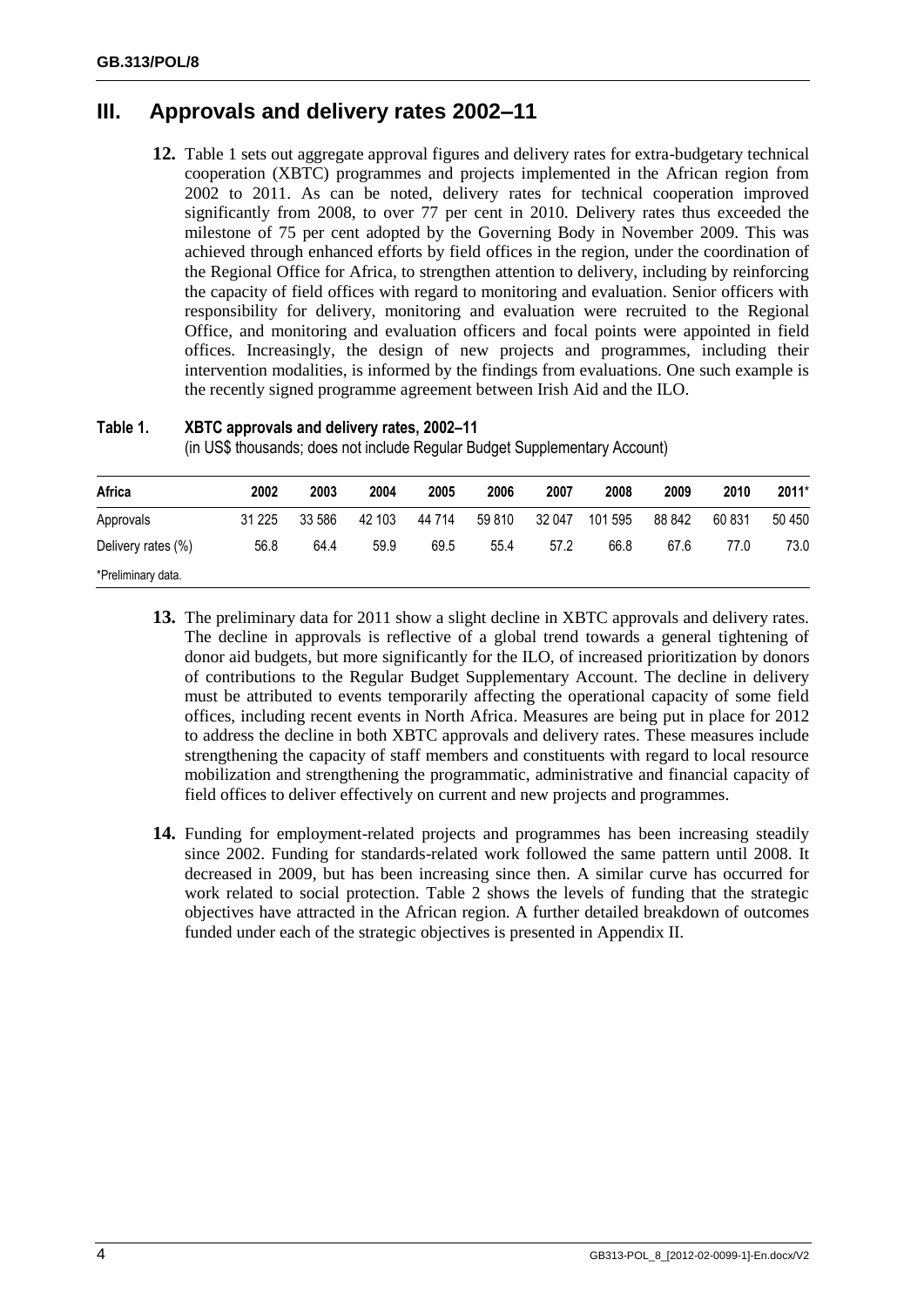| <b>Strategic</b><br>objective/year | <b>Standards</b> | <b>Employment</b> | <b>Social</b><br>protection | <b>Social</b><br>dialogue | <b>Others</b> | Total   |
|------------------------------------|------------------|-------------------|-----------------------------|---------------------------|---------------|---------|
| 2002                               | 5 3 4 5          | 12 933            | 2 0 8 7                     | 3 0 5 0                   | 821           | 24 237  |
| 2003                               | 7400             | 13 161            | 2052                        | 3673                      | 575           | 26 862  |
| 2004                               | 9425             | 10 828            | 2 507                       | 4 1 5 4                   | 1489          | 28 4 04 |
| 2005                               | 15014            | 13 684            | 3 3 9 6                     | 3521                      | 1 2 3 0       | 36 845  |
| 2006                               | 17 058           | 14 059            | 3 3 2 7                     | 2 4 8 3                   | 955           | 37 881  |
| 2007                               | 17 386           | 18 604            | 4 2 9 7                     | 2946                      | 89            | 43 321  |
| 2008                               | 20 241           | 20 188            | 5726                        | 2 4 8 9                   | 1926          | 50 571  |
| 2009                               | 14 631           | 23 298            | 7818                        | 2838                      | 4 0 9 6       | 52 682  |
| 2010                               | 15 217           | 33 158            | 4485                        | 1818                      | 4 9 8 0       | 59 658  |
| 2011*                              | 15 2 38          | 30 827            | 5 0 9 8                     | 677                       | 2 5 6 8       | 54 408  |
| *Preliminary data.                 |                  |                   |                             |                           |               |         |

#### **Table 2. XBTC expenditure by strategic objective/outcome in Africa, 2002–11**

(in US\$ thousands; excluding administrative expenditure)

**15.** The African and the Asia and the Pacific regions have been the largest recipients of extrabudgetary funding in the past decade. Comparative data for each region are presented in table 3.

| Table 3. | Comparative XBTC expenditure by region, 2002-11 |  |
|----------|-------------------------------------------------|--|
|          |                                                 |  |

(in US\$ thousands; excluding administrative expenditure)

| Region              | 2002    | 2003    | 2004    | 2005    | 2006    | 2007    | 2008    | 2009    | 2010    | 2011*    |
|---------------------|---------|---------|---------|---------|---------|---------|---------|---------|---------|----------|
| Africa              | 24 237  | 26 862  | 28 404  | 36 845  | 37881   | 43 3 21 | 50 571  | 52 682  | 59 658  | 54 408   |
| Americas            | 17 664  | 20 312  | 25 037  | 25 502  | 22 4 10 | 20 827  | 24 849  | 20 647  | 29 747  | 28 4 8 6 |
| Asia                | 24 967  | 26 70 7 | 31 928  | 45 497  | 52 082  | 52 635  | 49 534  | 51 101  | 57 574  | 57 970   |
| Europe              | 6957    | 7808    | 6917    | 10 340  | 11 727  | 12 195  | 9522    | 11 4 20 | 10 4 24 | 8 10 7   |
| <b>Arab States</b>  | 1919    | 1613    | 1496    | 2076    | 2 4 3 6 | 2760    | 5672    | 6614    | 8871    | 7650     |
| Global              |         | -       | 211     | 160     | 2977    | 9811    | 12 936  | 26 777  | 52 158  | 46 175   |
| Interregional       | 31793   | 36 378  | 35 25 2 | 33 980  | 31 919  | 27 745  | 31 681  | 24 268  | 1844    | 1431     |
| Total               | 107 537 | 119681  | 129 246 | 154 400 | 161 432 | 169 294 | 184 765 | 193 509 | 220 275 | 204 227  |
| * Preliminary data. |         |         |         |         |         |         |         |         |         |          |

**16.** The United States has been the largest donor for the African region (see table 4). As in other regions, funds channelled through the UN system continue to play an increasingly important role, making the UN system the second largest donor for the region in the past decade. Direct trust funds, through which countries fund ILO work directly, often set up using development bank loans or grants, are also an important source of support.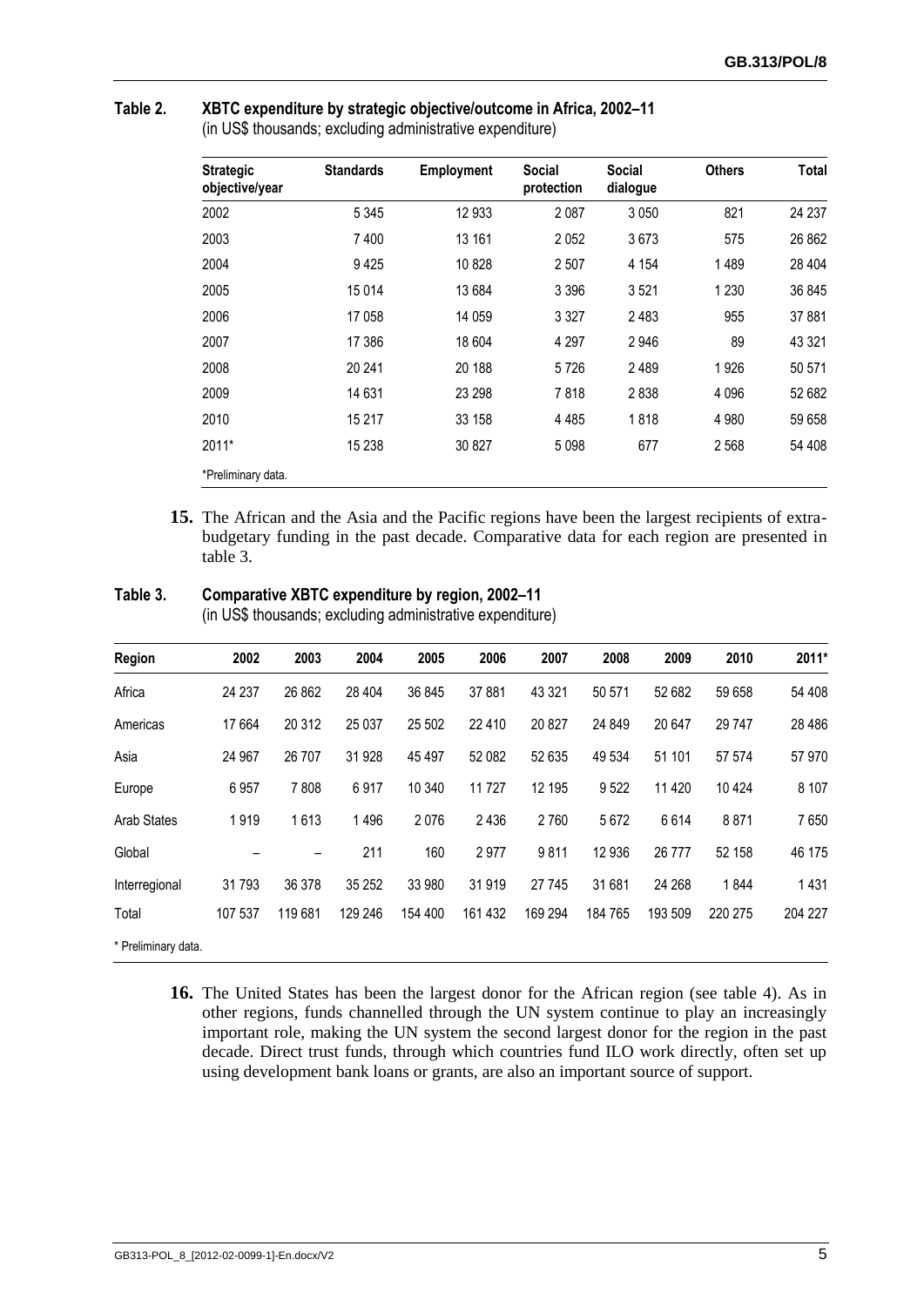| Donor                  | 2002                     | 2003    | 2004    | 2005                     | 2006                     | 2007    | 2008    | 2009                     | 2010    | 2011*                    | <b>Total</b><br>2002-11* |
|------------------------|--------------------------|---------|---------|--------------------------|--------------------------|---------|---------|--------------------------|---------|--------------------------|--------------------------|
| <b>United States</b>   | 11782                    | 16 644  | 19748   | 9971                     | 7770                     | 6 3 5 0 | 14 181  | 19612                    | 16 558  | 7 0 3 2                  | 129 648                  |
| UN system              | 4 2 7 1                  | 1 2 6 2 | 2 0 0 0 | 1592                     | 612                      | 418     | 13771   | 10 917                   | 13 268  | 17 583                   | 65 695                   |
| Denmark                | 885                      | 442     | 2875    | 57                       | 4 1 7 3                  |         | 4 1 3 0 | 41 534                   |         |                          | 54 096                   |
| Direct trust funds     | 268                      | 486     | 4 6 4 6 | 1510                     | 6014                     | 5 5 3 5 | 13 509  | 8 3 9 8                  | 7 3 2 0 | 2610                     | 50 296                   |
| Norway                 | 1749                     | 262     | 3019    | 5850                     | 2 4 5 5                  | 1414    | 11747   | 39                       | 2992    | $\overline{\phantom{0}}$ | 29 5 27                  |
| France                 | 2640                     | 576     | 4 3 2 2 | 751                      | 14 3 31                  | 1918    |         | 75                       | 4574    | —                        | 29 188                   |
| Sweden                 | 2792                     | 1995    |         | 9 3 2 0                  | 1619                     | 2 2 2 2 | 3 2 0 7 | $\overline{\phantom{0}}$ | 6 3 5 4 |                          | 27 510                   |
| United Kingdom         | 1548                     | 187     |         | 2 4 4 9                  | 6 2 6 1                  | 2910    | 7839    |                          |         | 115                      | 21 310                   |
| European<br>Commission |                          | 3755    | 2 1 7 3 | 6 3 8 9                  | 257                      |         | 1566    |                          |         | 5 0 0 7                  | 19 14 6                  |
| Canada                 | $\overline{\phantom{0}}$ | 530     | 1 1 4 7 | 18                       | $\overline{\phantom{0}}$ | 2 3 0 6 |         |                          |         | 10 4 54                  | 14 4 5 5                 |
| Belgium                | 402                      | 418     | 685     | 2074                     | 635                      | 1 1 0 8 | 9065    |                          |         |                          | 14 386                   |
| Netherlands            | 2805                     | 90      |         | $\overline{\phantom{0}}$ | 10 478                   | 79      |         |                          |         |                          | 13 4 51                  |
| Flanders               | 64                       | 173     | 366     | 222                      | 605                      | 600     | 1500    | 2416                     | 6 0 24  | 840                      | 12 810                   |
| Spain                  |                          |         |         | 670                      | $\overline{\phantom{0}}$ | 588     | 5992    | 2654                     | 1 4 5 5 | $\overline{\phantom{0}}$ | 11 359                   |
| Non-state actors       | 53                       | 1578    | 61      | 150                      | 2642                     | 265     | 370     | 1574                     | 410     | 3631                     | 10733                    |
| Luxembourg             |                          |         |         | 1 150                    | 130                      | 3 2 3 1 | 5 1 9 0 |                          | 394     | 10                       | 10 10 5                  |
| Other **               | 1965                     | 5 1 8 6 | 1 0 6 1 | 2 5 4 3                  | 1828                     | 3 1 0 5 | 9527    | 1624                     | 1481    | 3 1 6 8                  | 31 487                   |
| Total                  | 31 225                   | 33 586  | 42 103  | 44 714                   | 59 810                   | 32 047  | 101 595 | 88 842                   | 60 831  | 50 450                   | 545 203                  |

## **Table 4. Major ILO donors for Africa, 2002–11**

(XBTC approvals in US\$ thousands)

\* Preliminary data.

\*\* "Other" includes contributions from banks, multi-donors, Brazil, Finland, Germany, Ireland, Italy, Portugal and Switzerland, where the total 2002–11 budget is less than US\$10 million.

**17.** Almost every country in the region has benefited from ILO technical cooperation in the last ten years (see Appendix I). Funding levels, however, vary. While priorities and needs differ between countries, it is clear that certain countries benefit from greater donor attention than others. Obviously, ILO field presence is an advantage for engaging in local resource mobilization, as exemplified by Madagascar and the United Republic of Tanzania. Significant funds, however, have also been raised for projects and programmes in countries such as Ghana, Kenya and Somalia where the ILO is non-resident. This has been achieved, among other things, through partnerships with resident UN agencies, involving the submission of project proposals and the active participation of ILO staff from the respective decent work technical support team and country office.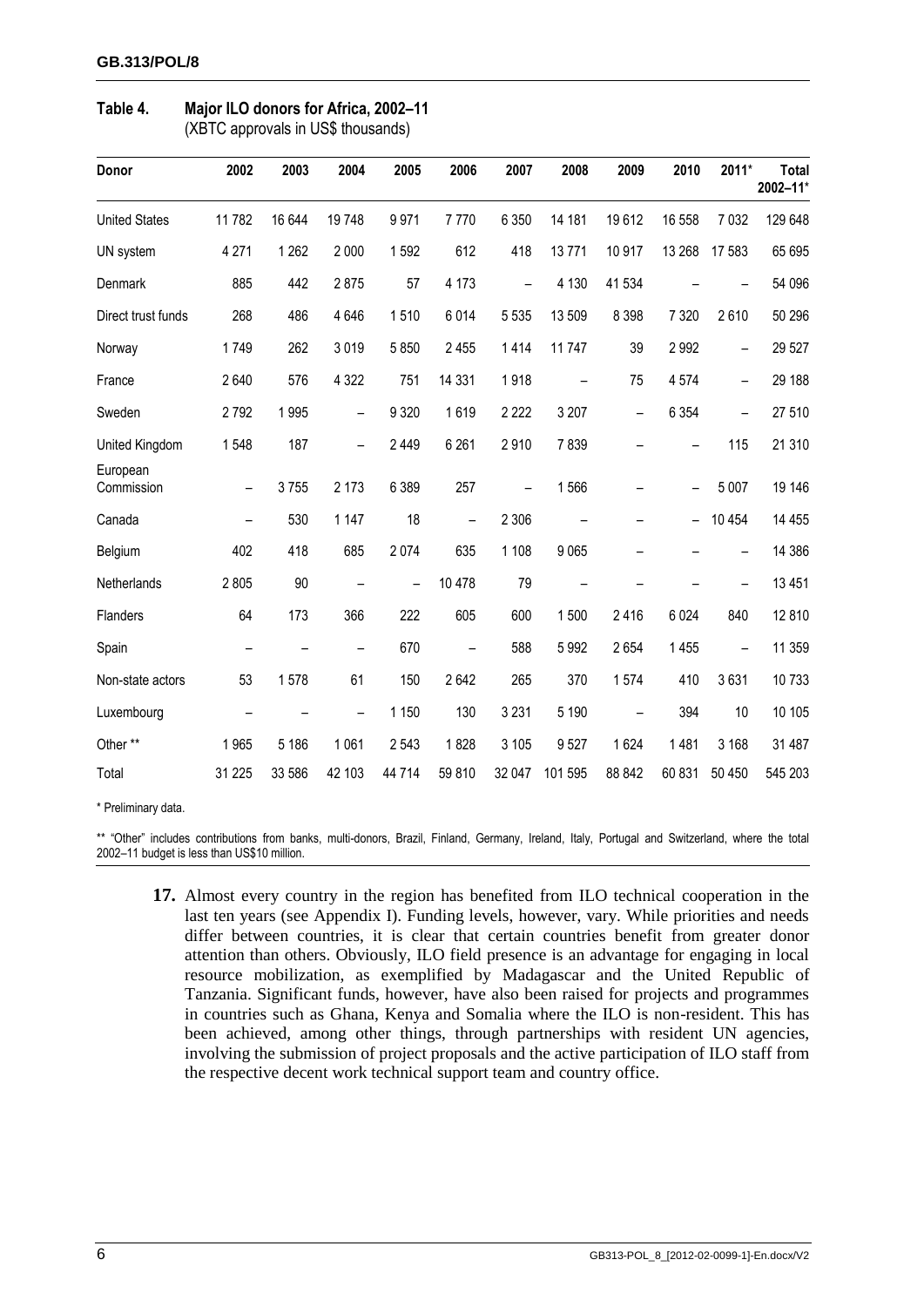#### **IV. Trends in resource mobilization**

- **18.** Traditionally, the amount of extra-budgetary resources mobilized by the ILO at the central level, through longer-term partnership agreements and contact with donor capitals, has outweighed resources mobilized at the local level by ILO field offices in Africa. From 2006 to 2010, an average of 32 per cent of extra-budgetary resources were mobilized locally in Africa, whereas the remainder was mobilized centrally. Figures from 2011, however, show that approximately 80 per cent of resources for the African region were mobilized locally whereas 20 per cent were mobilized centrally.
- **19.** Two factors have contributed to this significant development. First, the Regional Office for Africa and the field offices have made concerted efforts to engage more proactively in local resource mobilization, particularly with donors that have decentralized their funding authority, such as the European Commission and the World Bank. These efforts have included region-wide capacity building for staff on resource mobilization, the recruitment of a senior programme and resource mobilization officer at the level of the Regional Office, and the establishment of a network of resource mobilization focal points at the level of country offices. Enhanced interaction between the ILO and its constituents with the donor community at the country level has resulted in new approvals of major projects that are closely aligned with national DWCPs. Second, much of the centrally mobilized funding has moved towards support to the Regular Budget Supplementary Account, which is not reflected in the tables above. Moreover, some central partnership agreements between the ILO and donors have not been renewed.
- **20.** In line with the principles of promoting greater national ownership of development processes as espoused by the Paris Declaration on Aid Effectiveness and reaffirmed by the Fourth High-level Forum on Aid Effectiveness, held in Busan, South Korea from 29 November to 1 December 2011, the ILO continues to promote the enhanced involvement and leadership of national constituents in the design and implementation of DWCPs in the region and to ensure alignment of such programmes with national development frameworks. The increasing endorsement of DWCPs at the highest policymaking level<sup>3</sup> of member States in the region should facilitate domestic resource mobilization for realizing DWCP priorities.
- **21.** Related to this are efforts at the country level to associate constituents with donor consultations and resource mobilization efforts, for example, through the establishment of tripartite task forces for resource mobilization under DWCP steering and implementation committees. The ILO has offered training and capacity building to subregional and national level constituents on resource mobilization and supports the design of project documents in partnership with constituents. The close involvement of constituents is key to mobilizing resources in countries where the ILO itself is a non-resident agency.

### **V. Future outlook**

**22.** The 12th African Regional Meeting, held in Johannesburg, South Africa, from 11 to 14 October 2011, took stock of achievements to date under the Decent Work Agenda in Africa 2007–15. While acknowledging progress in several areas, the Meeting also recognized that the region was lagging behind in others. Among the areas that were prioritized in order to accelerate the realization of the Decent Work Agenda in Africa were:

<sup>&</sup>lt;sup>3</sup> After their adoption by tripartite constituents, DWCPs are now increasingly being endorsed at the highest political level. This is the case, for instance, in countries such as Benin, Cape Verde, Comoros, the Seychelles, Swaziland and Togo.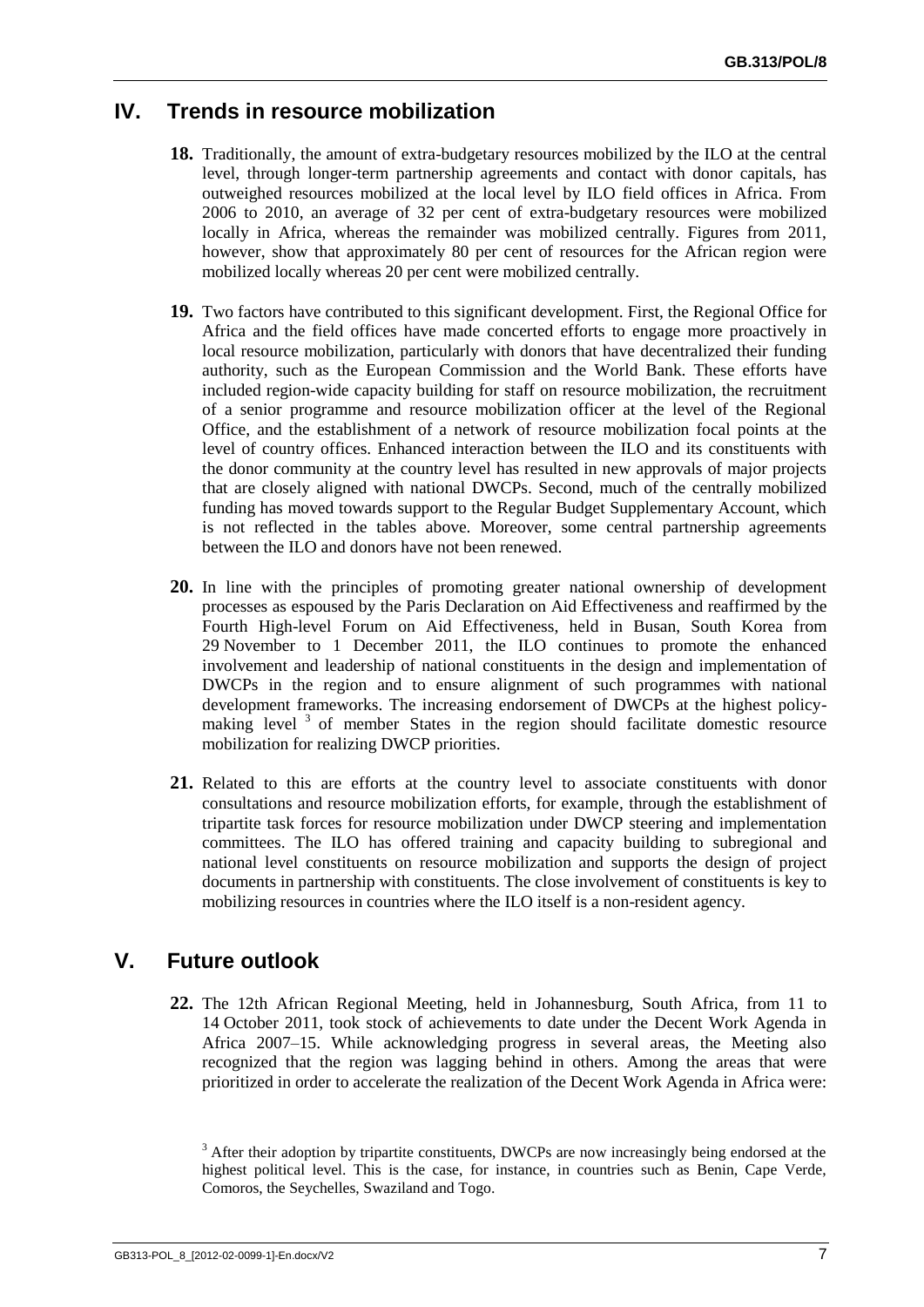youth employment; implementation of international labour standards; investing in skills and sustainable enterprises; rural employment; moving out of informality; achieving women's economic empowerment and gender equality; promoting the key role of tripartism and social dialogue; and the importance of providing workers with a minimum level of social protection through a "social protection floor".

- **23.** The Meeting also recalled the centrality of DWCPs for realizing the Decent Work Agenda in Africa 2007–15. Technical cooperation interventions will continue to be closely aligned with DWCP priorities and outcomes in support of the conclusions of the 12th African Regional Meeting.
- **24.** Key challenges for the African region in this respect will include securing adequate resources to address the priorities of the 12th African Regional Meeting, principally through DWCPs, in the context of tightening aid budgets and ensuring a better distributive balance of technical cooperation resources so that all countries, DWCPs and programme and budget outcomes benefit from technical cooperation. This will also involve continued efforts to build the capacity of constituents so as to ensure the efficiency and effectiveness of delivery and optimize the impact and sustainability of interventions.
- **25.** In order to meet these challenges, the Office will maintain local resource mobilization efforts to support DWCP priorities and outcomes. While support for individual projects will continue to be important, the Office will engage with donors to explore funding for broader programmes, including funding for entire DWCPs to complement domestic allocations for the effective realization of such programmes. This will facilitate a truly integrated response to implementing the Decent Work Agenda at the country level. Efforts will also be made to ensure technical cooperation funding for countries and topics that have so far not attracted significant resources.
- **26.** The Office will engage closely with donors that have decentralized funding authority to their respective country representations, such as the European Commission and financial institutions. The Office will also upscale efforts to engage with non-state actors, such as foundations and private-sector development partners.
- **27.** Strengthening the capacity of constituents and staff members with regard to resource mobilization and building a tripartite partnership for mobilizing resources for DWCP priorities and outcomes will remain central to the Office's strategy in the region.
- **28.** The Office will make systematic use of the findings from monitoring and evaluation exercises at the project and programme level so as to improve the design and enhance the performance of new projects and programmes. The Office will also make increased use of impact assessments as part of its evaluation framework so as to strategically address sustainability in the design of interventions, thus ensuring the cost-effective delivery of decent work. Measures will be taken to ensure the communication and dissemination of experiences and practices arising from African technical cooperation, in order to promote successful experiences with other countries.

#### *Draft decision*

**29.** *In order to accelerate the implementation of the Decent Work Agenda in Africa, as called for by the 12th African Regional Meeting, the Governing Body requests the Office to develop a regional strategy for resource mobilization, taking into account the points outlined in Part V of the present document.*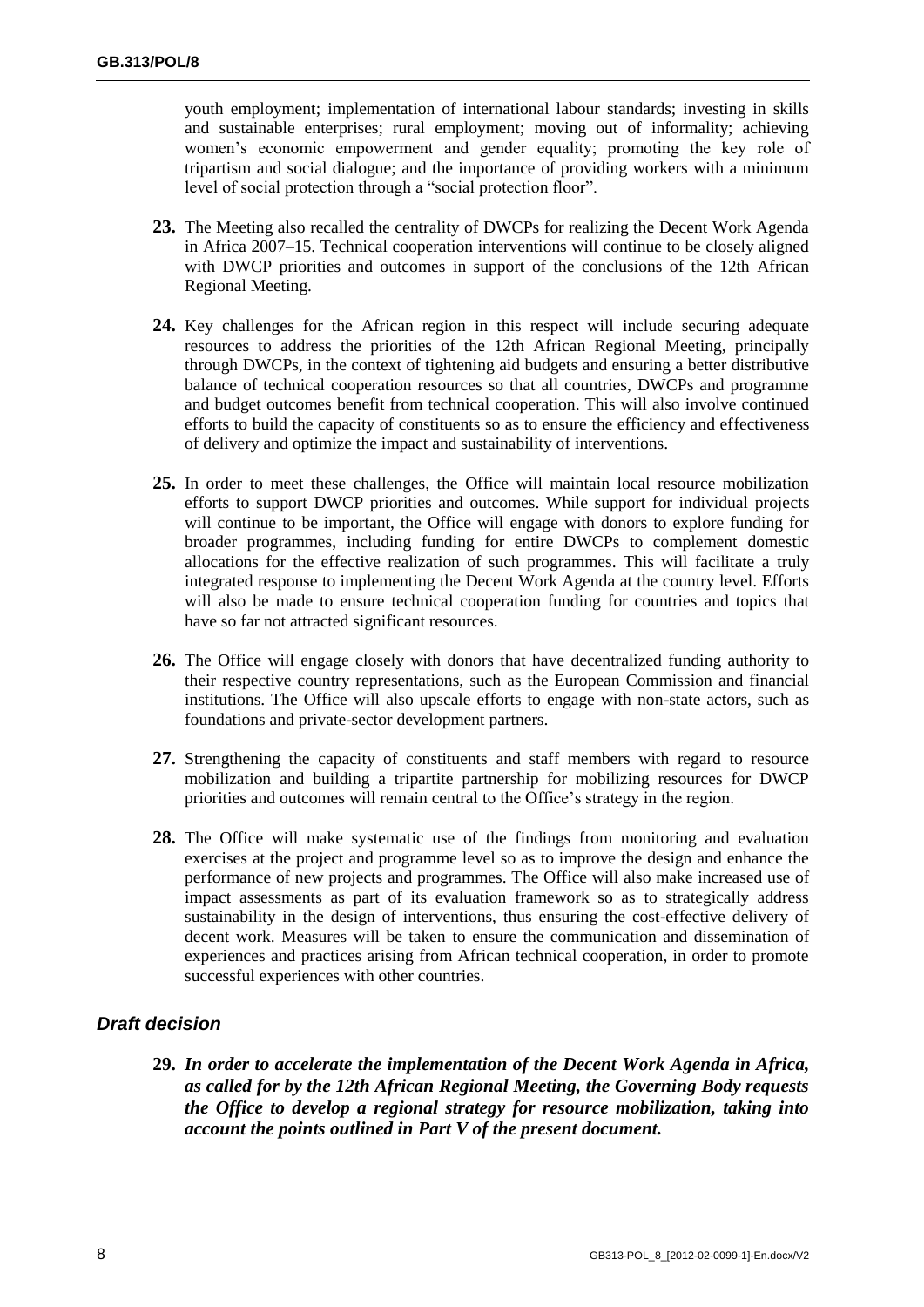## **Appendix I**

#### **XBTC by country in Africa, 2002–11**

(in US\$ thousands; excluding administrative expenditure)

| <b>Country or territory</b>      | Total<br>expenditure<br>2002-11* | <b>Current number</b><br>of projects | <b>Current</b><br>funding | <b>Field presence</b><br>$CO =$ country office<br><b>DWT = Decent Work Team</b><br><b>RO</b> = Regional Office |
|----------------------------------|----------------------------------|--------------------------------------|---------------------------|----------------------------------------------------------------------------------------------------------------|
| African region                   | 132 341                          | 32                                   | 61 583                    |                                                                                                                |
| Central African subregion        | 64                               |                                      |                           |                                                                                                                |
| East African subregion           | 4 4 5 5                          | 1                                    | 8 6 2 6                   |                                                                                                                |
| Sahel subregion                  | 2825                             | 2                                    | 5 1 3 7                   |                                                                                                                |
| Southern African subregion       | 10 643                           | 1                                    | 2 0 4 9                   |                                                                                                                |
| West African subregion           | 5 2 6 6                          |                                      |                           |                                                                                                                |
| Algeria                          | 44                               | 1                                    | 573                       | CO                                                                                                             |
| Angola                           | 515                              | 2                                    | 624                       |                                                                                                                |
| Benin                            | 3 1 6 2                          | $\overline{c}$                       | 2 9 5 0                   |                                                                                                                |
| Botswana                         | 927                              | 1                                    | 588                       |                                                                                                                |
| <b>Burkina Faso</b>              | 1865                             | 2                                    | 790                       |                                                                                                                |
| Burundi                          | 858                              | 1                                    | 375                       |                                                                                                                |
| Cameroon                         | 5 1 0 9                          | 5                                    | 4 3 1 7                   | DWT/CO                                                                                                         |
| Cape Verde                       | 272                              | 4                                    | 441                       |                                                                                                                |
| Central African Republic         | 258                              |                                      |                           |                                                                                                                |
| Chad                             | 743                              | 1                                    | 303                       |                                                                                                                |
| Comoros                          | 1077                             | 1                                    | 936                       |                                                                                                                |
| Congo                            | 560                              | 2                                    | 469                       |                                                                                                                |
| Côte d'Ivoire                    | 285                              |                                      |                           | CO                                                                                                             |
| Democratic Republic of the Congo | 10 806                           | 3                                    | 6 2 3 0                   | CO                                                                                                             |
| Djibouti                         | 3                                |                                      |                           |                                                                                                                |
| Egypt                            | 3 0 5 9                          | 7                                    | 14 3 13                   | DWT/CO                                                                                                         |
| <b>Equatorial Guinea</b>         |                                  |                                      |                           |                                                                                                                |
| Eritrea                          | 145                              |                                      |                           |                                                                                                                |
| Ethiopia                         | 4 9 0 3                          | 8                                    | 2 3 0 4                   | RO/CO                                                                                                          |
| Gabon                            | 796                              | 1                                    | 47                        |                                                                                                                |
| Gambia                           | 1586                             |                                      | 159                       |                                                                                                                |
| Ghana                            | 8779                             | 6                                    | 3 2 0 9                   |                                                                                                                |
| Guinea                           | 224                              |                                      |                           |                                                                                                                |
| Guinea-Bissau                    | 150                              |                                      |                           |                                                                                                                |
| Kenya                            | 11 287                           | 6                                    | 9 2 1 7                   |                                                                                                                |
| Lesotho                          | 1643                             | 1                                    | 1682                      |                                                                                                                |
| Liberia                          | 7844                             | 5                                    | 6549                      |                                                                                                                |
| Libya                            | 90                               |                                      |                           |                                                                                                                |
| Madagascar                       | 40 794                           | 7                                    | 19 298                    | CO                                                                                                             |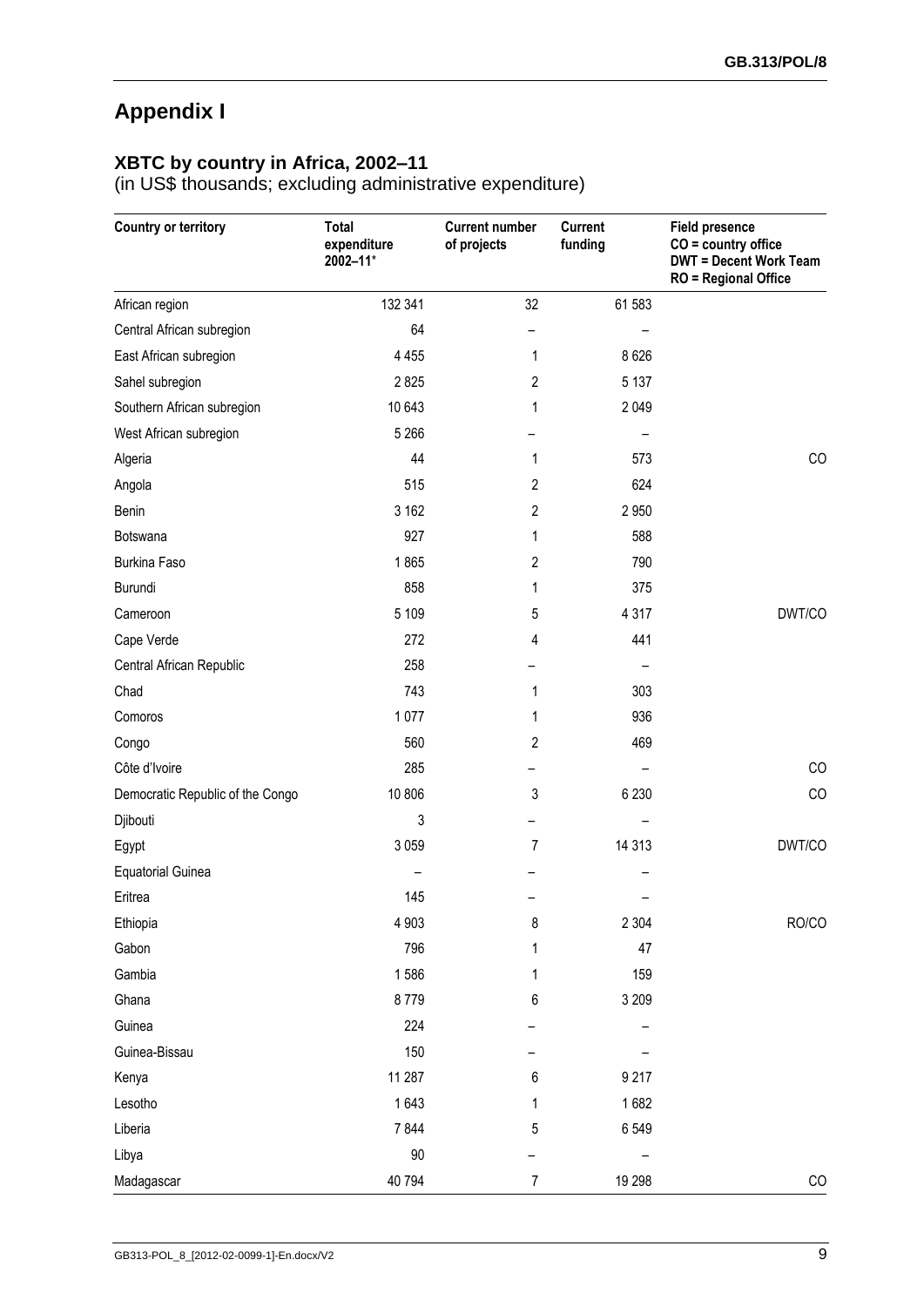#### **GB.313/POL/8**

| <b>Country or territory</b>  | <b>Total</b><br>expenditure<br>2002-11* | <b>Current number</b><br>of projects | <b>Current</b><br>funding | <b>Field presence</b><br>$CO = country$ office<br><b>DWT = Decent Work Team</b><br><b>RO</b> = Regional Office |
|------------------------------|-----------------------------------------|--------------------------------------|---------------------------|----------------------------------------------------------------------------------------------------------------|
| Malawi                       | 4 3 5 4                                 | $\overline{7}$                       | 4 3 8 1                   |                                                                                                                |
| Mali                         | 10 655                                  | 5                                    | 5 3 0 6                   |                                                                                                                |
| Mauritania                   | 445                                     | 1                                    | 227                       |                                                                                                                |
| <b>Mauritius</b>             | 101                                     |                                      |                           |                                                                                                                |
| Morocco                      | 7 3 2 5                                 | $\mathbf{1}$                         | 651                       |                                                                                                                |
| Mozambique                   | 9833                                    | 12                                   | 8895                      |                                                                                                                |
| Namibia                      | 734                                     | 3                                    | 1318                      |                                                                                                                |
| Niger                        | 4851                                    |                                      |                           |                                                                                                                |
| Nigeria                      | 1996                                    |                                      |                           | CO                                                                                                             |
| Rwanda                       | 700                                     | $\mathbf{2}$                         | 842                       |                                                                                                                |
| São Tome and Principe        | 522                                     |                                      |                           |                                                                                                                |
| Senegal                      | 9 1 4 3                                 | 6                                    | 5 0 3 1                   | DWT/CO                                                                                                         |
| Seychelles                   |                                         |                                      |                           |                                                                                                                |
| Sierra Leone                 | 2605                                    | 4                                    | 2 5 0 8                   |                                                                                                                |
| Somalia                      | 22 632                                  | 9                                    | 8 8 8 0                   |                                                                                                                |
| South Africa                 | 16 212                                  | 9                                    | 19 061                    | DWT/CO                                                                                                         |
| Sudan                        | 4757                                    | 5                                    | 2827                      |                                                                                                                |
| Swaziland                    | 925                                     | 4                                    | 872                       |                                                                                                                |
| Tanzania, United Republic of | 24 171                                  | 11                                   | 6869                      | CO                                                                                                             |
| Togo                         | 4 9 0 7                                 | $\overline{c}$                       | 5 1 8 5                   |                                                                                                                |
| Tunisia                      | 392                                     | 3                                    | 1693                      |                                                                                                                |
| Uganda                       | 7 5 0 5                                 | 5                                    | 5649                      |                                                                                                                |
| Zambia                       | 12512                                   | 10                                   | 4 3 0 7                   | CO                                                                                                             |
| Zimbabwe                     | 4 2 1 3                                 | 3                                    | 2946                      | CO                                                                                                             |
| <b>Total Africa</b>          | 414 869                                 | 205                                  | 240 216                   |                                                                                                                |
| * Preliminary data.          |                                         |                                      |                           |                                                                                                                |